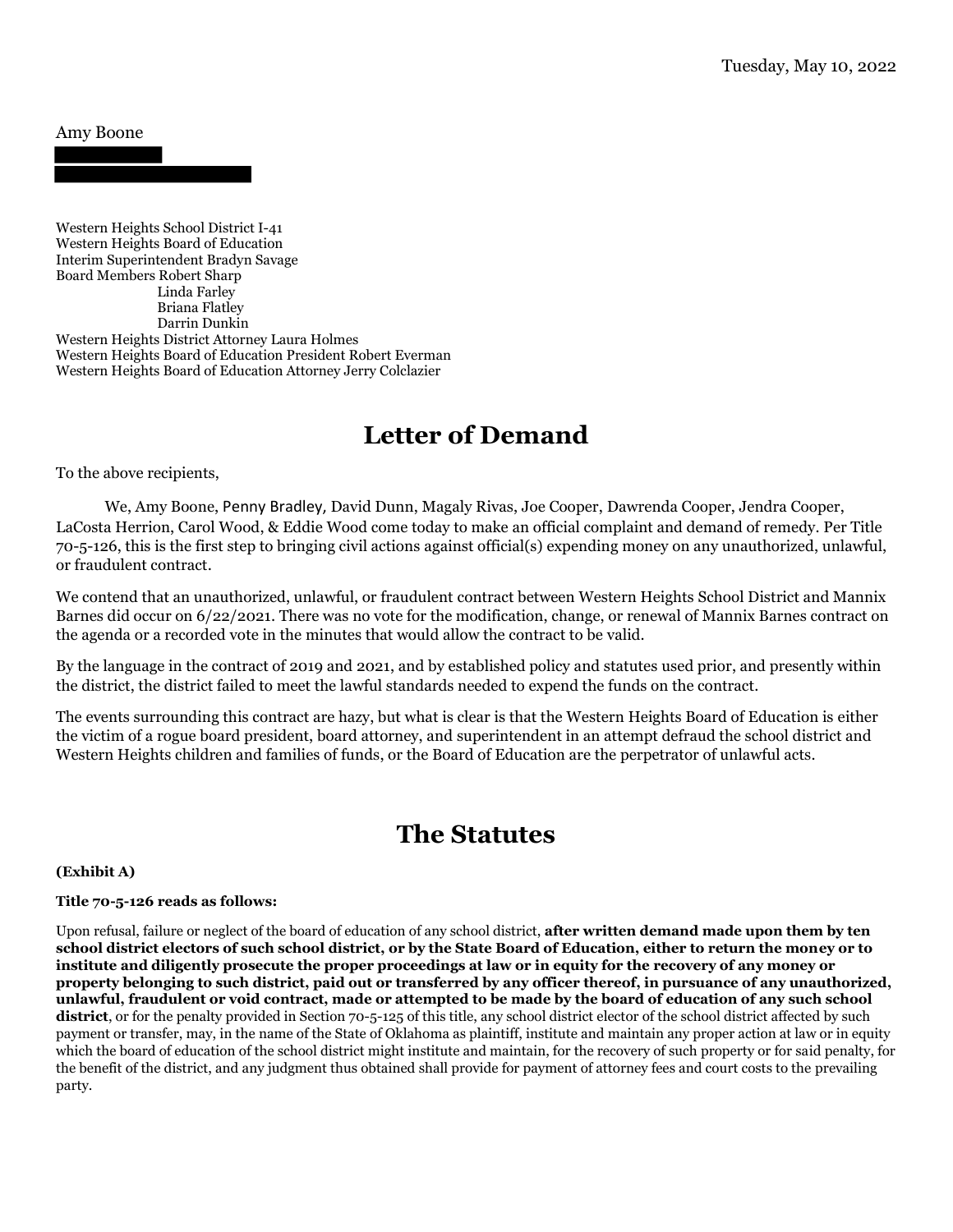#### **(Exhibit B)**

#### **Title 70-5-125 reads as follows:**

A. Every member of the board of education or board of county commissioners who shall hereafter vote for the payment of any money or transfer of any property belonging to the school district in settlement of any claim known to such member to be fraudulent or void, or in pursuance of any unauthorized, unlawful or fraudulent contract or agreement made or attempted to be made, for any school district, by any officer or officers thereof, and every person having notice of the facts with whom such unauthorized, unlawful or fraudulent contract shall have been made, or to whom, or for whose benefit such money shall thereafter be paid, or such transfer of property shall be made, shall be liable in damage to all innocent persons in any manner injured thereby and shall be liable to the school district affected for double the amount of all sums of money so paid, and double the value of property so transferred, as a penalty to be recovered by civil suit brought by the board of education of such school district, or by any school district elector thereof, as provided in Section 70-5-126 of this title.

B. Any member of a board of education of a school district who votes for the payment of any money or transfers any property belonging to the school district in settlement of any claim known to such member to be fraudulent, void or in pursuance of any unauthorized, unlawful, or fraudulent contract or agreement made or attempted to be made for any such district shall be guilty of a misdemeanor. Every person having notice of the facts with whom any unauthorized, unlawful, or fraudulent contract shall have been made or to whom or for whose benefit such money or property shall have been or thereafter will be paid shall be guilty of a misdemeanor. Upon conviction of a misdemeanor described in this section, the person shall make full restitution of all monies and/or property misallocated and be punished by a fine of not less than One Thousand Dollars (\$1,000.00) or by imprisonment in the county jail for not to exceed one (1) year, or by both such fine and restitution and imprisonment and if such person is a member of a board of education, shall be removed from office pursuant to Section 1181 et seq. of Title 22 of the Oklahoma Statutes or Section 91 et seq. of Title 51 of the Oklahoma Statutes.

C. Such illegal payment of money shall include, but shall not be limited to, salaries or any compensation paid to any person for teaching or performing other services for the district when such person does not have a written contract required by law or does not hold a valid certificate as required by law or by rules and regulations of the State Board of Education for the subjects taught or services performed and which is valid for the entire time for which such person has been paid. Any person receiving an illegal payment knowing or having reasonable cause to believe such payment to be illegal shall be guilty of a misdemeanor and shall be subject to the punishment prescribed in subsection B of this section.

#### **(Exhibit C)**

#### **Title 70-5-117 Powers and Duties - Rules and Regulations Subsection A & Subsection A Paragraph 15 reads as follows:**

#### **Subsection A**

The board of education of each school district shall have power to:

…..

#### **Subsection A Paragraph 15**

Contract with and fix the duties and compensation of physicians, dentists, optometrists, nurses, attorneys, **superintendents**, principals, teachers, bus drivers, janitors, and other necessary employees of the district;

…...

#### **(Exhibit D)**

#### **Title 5-118 - Meetings of Boards of Education of School Districts**

…..

**All meetings of the boards of education shall be public meetings, and in all such meetings the vote of each member must be publicly cast and recorded. Executive sessions will be permitted only for the purpose of discussing** the employment, hiring, appointment, promotion, demotion, disciplining, or resignations of any or all of the employees or volunteers of the school district, and for the purpose of discussing negotiations concerning employees and representatives of employee groups, and for the purpose of hearing evidence and discussing the expulsion or suspension of a student or students only when requested by the student involved or his or her parent, attorney, or legal guardian; provided, **however, that any vote or action thereon must be taken in a public meeting with the vote of each member publicly cast and recorded.** It is required that the board of education shall provide notice to the student, his or her parent, attorney or legal guardian that said student is entitled to an executive session regarding the discussion of expulsion or suspension of said student.

#### **Any action taken in violation of the provisions of this act shall be invalid.**

…..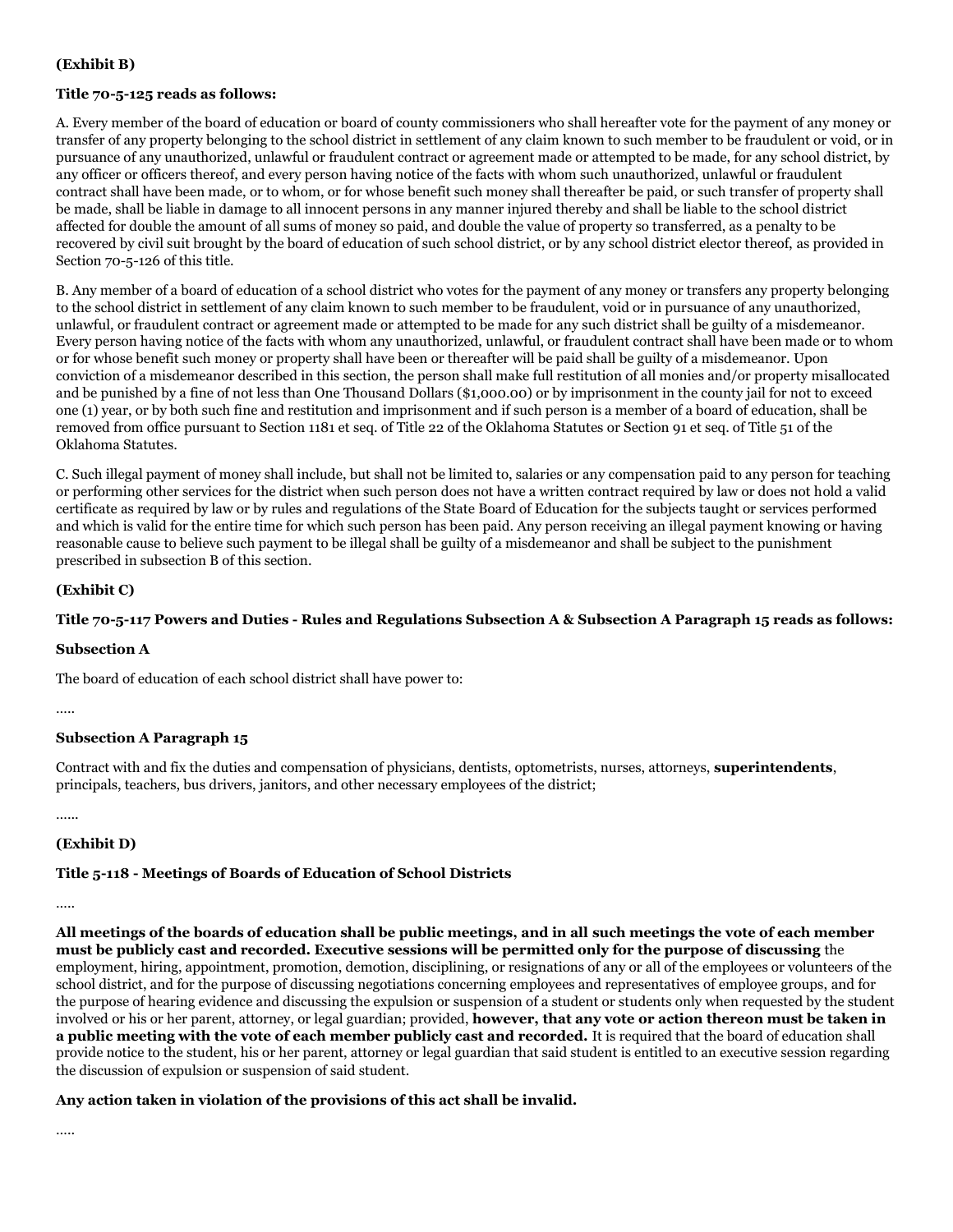#### **(Exhibit E)**

#### **Title 70-5-110 - Instruction for New and Incumbent Board Members – Expenses Paragraph B**

B. **When an incumbent of a district board of education files a notification and declaration of candidacy for reelection to the district board of education, the member shall be required to agree and pledge in writing that upon reelection the member will complete six (6) hours of instruction, within fifteen (15) months of election, including one (1) hour of instruction in school finance, one (1) hour of instruction in the Oklahoma Open Records Act and the Oklahoma Open Meeting Act and one (1) hour of instruction in ethics**. The remaining hours may be satisfied by attending a workshop, class or seminar addressing the education issues set forth in subsection A of this section.

#### **(Exhibit F)**

#### **Title 25-8-311 Open Meeting Act Public Bodies**

#### **Notice Subsection B Paragraph 2 subsection B states below:**

1. All agendas required pursuant to the provisions of this section shall identify all items of business to be transacted by a public body at a meeting including, but not limited to, any proposed executive session for the purpose of engaging in deliberations or rendering a final or intermediate decision in an individual proceeding prescribed by the Administrative Procedures Act.

#### 2. **If a public body proposes to conduct an executive session, the agenda shall:**

a. contain sufficient information for the public to ascertain that an executive session will be proposed,

#### **b. identify the items of business and purposes of the executive session, and**

c. state specifically the provision of Section 307 of this title authorizing the executive session.

#### **(Exhibit G)**

#### **Title 25-8-313 - Actions Taken in Willful Violation of Act**

**Any action taken in willful violation of this act shall be invalid.**

# **The Contract**

#### **The 2019 contract clearly directs on how to modify, change, or renew the contract. (See Exhibit H)**

This Contract contains the entire agreement between the District and Superintendent as of August 1, 2019. All prior agreements and understandings, whether written or oral, pertaining to the District's employment of Superintendent are fully abrogated and of no further force and effect from and after August 1, 2019. Regardless of which party or party's counsel prepared the original draft and subsequent revisions of this Contract, Superintendent and District agree that in case of any uncertainty or any ambiguity of any language in this Contract, all of the provisions of this Contract shall be interpreted in accordance the dictates of Title 15, Section 170 of the Oklahoma Statutes as to a contract between a public body and a private party. The omission from this Contract of a term or provision contained in an earlier draft of this Contract shall have no evidentiary significance regarding the contractual intent of the parties. **The terms, conditions and provisions of this Contract may mutually be changed by the parties if such changes are reduced to writing and signed by both parties. No modifications or changes to this Contract will be binding upon the District unless the changes/modifications are approved by a majority vote of a quorum of District's Board of Education at a regular meeting as an agenda item for that meeting.**

#### **This is again echoed in the 2021 contract. (See Exhibit I)**

This Contract contains the entire agreement between the District and Superintendent as of July 1. 2021. All prior agreements and understandings, whether written or oral, pertaining to the District's employment of Superintendent are fully abrogated and of no further force and effect from and after July 1. 2021. Regardless of which party or party's counsel prepared the original draft and subsequent revisions of this Contract, Superintendent and District agree that in case of any uncertainty or any ambiguity of any language in this Contract, all of the provisions of this Contract shall be interpreted in accordance the dictates of Title 15, Section 170 of the Oklahoma Statutes as to a contract between a public body and a private party. The omission from this Contract of a term or provision contained in an earlier draft of this Contract shall have no evidentiary significance regarding the contractual intent of the parties. **The terms, conditions and provisions of this Contract may mutually be changed by the parties if such changes are reduced to writing and signed by both parties. No modifications or changes to this Contract will be binding upon the District**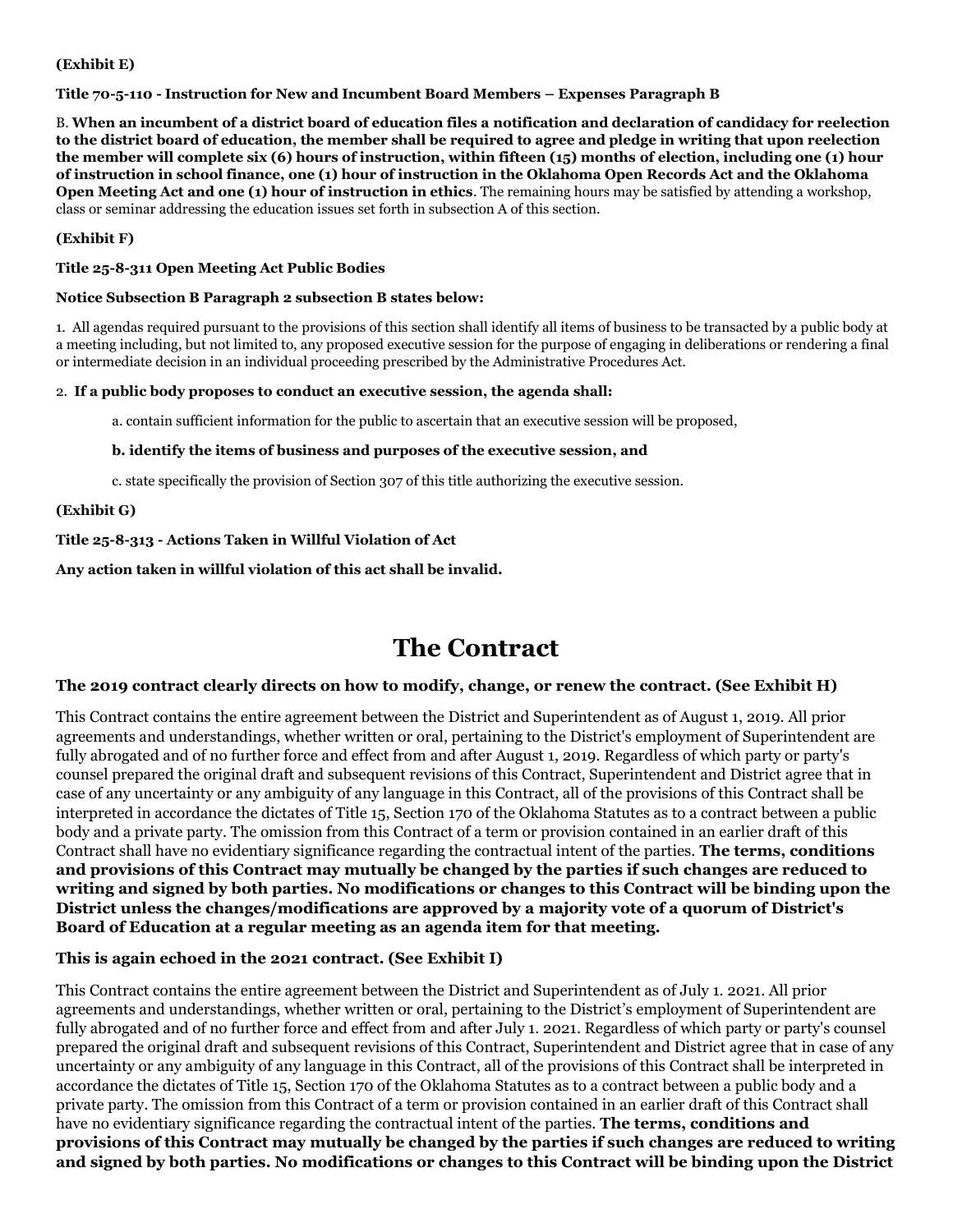**unless the changes/modifications are approved by a majority vote of a quorum of District's Board of Education at a regular meeting as an agenda item for that meeting.**

**The language of this contract gives step by step instructions on how to modify, change, or renew the contract.**

- **1. Changes reduced to writing.**
- **2. Added as an agenda item on a regular board meeting agenda.**
- **3. Vote of the board in open meeting.**
- **4. Majority vote of quorum to approve.**
- **5. Sign new/modified contract by both parties.**

**Not only did the contracts themselves tell them the steps they need to take, but the Western Heights Board had executed these steps with the prior Superintendents Joe Kitchens. On September 10th, 2018, the board minutes reflect as follows: (See Exhibit J)**

5. Vote to authorize or not authorize the amendment of contract terms for Superintendent Joe Kitchens for the term May 1, 2018 through June 30, 2019.

Motion to authorize the amendment of contract terms for Superintendent Joe Kitchens for the term May 1, 2018 through June 30, 2019 Passed with a motion by Mannix Barnes and a second by Robert Sharp.

As you look the screen capture above you see that the motioner, Mannix Barnes is the same as a signer of the 2019 and 2021 contracts that were not properly executed.

The facts are clear here:

- **1. Mannix Barnes knew or had the ability to know how to properly execute the 2021 contract through his experiences on the board and the continued learning course that board members must take. Furthermore Mr. Barnes has completed his education requirements to be superintendent of the school district which would have covered school law.**
- **2. Robert Everman has over 20+ years of school board experience and would have voted on multiple superintendent contracts in that 20+ years because a superintendent can only contract for 3 years per contract by law. He also has decades of business and political experience.**
- **3. Jerry Colclazier began representing Western Heights Board of Education in June of 1991. At the signing of the 2021 contract, Jerry Colclazier had been legally representing the Western Heights Board for 30 years. The screenshot taken from his website shows that he puts emphasis on his contractual negotiation abilities.**

### SCHOOL AND MUNICIPAL LAW

Colclazier & Associates represents a number of school districts across the state, including Western Heights Public Schools in Oklahoma City. Advising schools and municipalities covers all aspects of the law from employment issues, to public bidding, to special education, to bargaining and contractual negotiations.

**With 50+ combined years of experience in education, not only education, but with Western Heights School District management and advising, these three men want us to believe that with all that experience they do not have the knowledge to properly execute a contract.**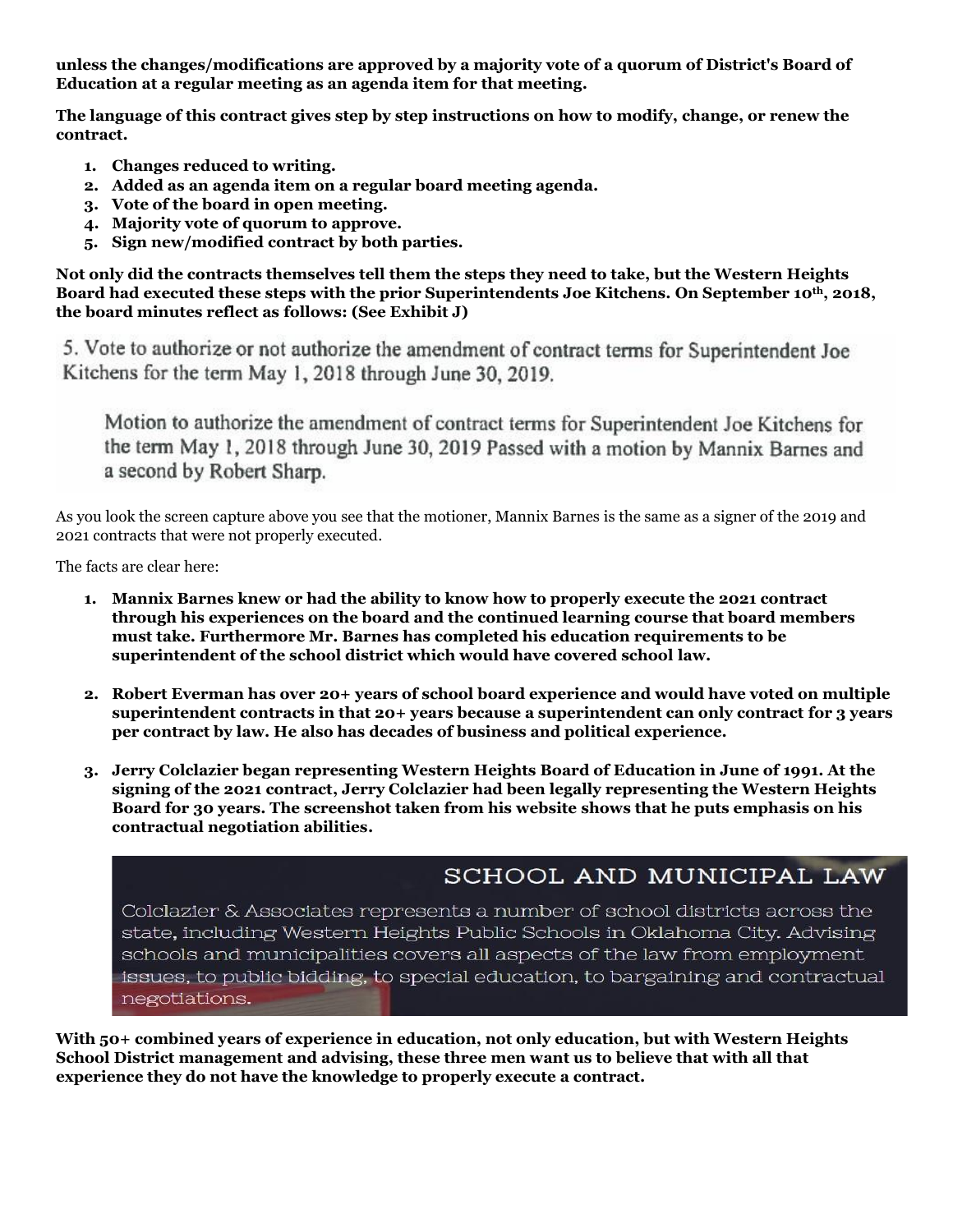# **The Events**

As reflected by the signatures of the 2021 contract, On June the 22nd, 2021 Robert Everman and Jerry Colclazier entered into a contract with Mannix Barnes that indebted the School District of Western Heights for more than \$660,000.00.

The contract states that the contract was "caused" (giving rise to action) by the Western Heights School Board. **(See Screen Captures Below) (See Exhibit I)**

IN WITNESS WHEREOF, Board has caused this Employment Contract to be executed on its behalf by its duly authorized President and Clerk and Superintendent has approved this Contract effective on the day and year specified in paragraph 1 above.

**Western Heights Public Schools Independent School District 41** Of Oklahoma County, Oklahoma

### 1. Term:

The Board, by and on behalf of the District, hereby employs and Superintendent<br>hereby accepts employment as Superintendent of Wisson Superintendent hereby accepts employment as Superintendent of Western Heights Public<br>Schools for a maximum term commencing lub 4, 2004 Schools for a maximum term commencing July 1, 2021 and ending June 30, 2024.

In order for the Western Heights Board of Education to cause an action, there must be a public vote. This is why the contract clearly states, **"No modifications or changes to this Contract will be binding upon the District unless the changes/modifications are approved by a majority vote of a quorum of District's Board of Education at a regular meeting as an agenda item for that meeting."**

You don't want someone in authority to circumvent the proper process to achieve gaining the contract. But, if and when this occurs, there needs to be a clause like the one above to avoid having to pay unauthorized contract.

What is an unauthorized contract?

It is a contract that is entered into by a representative of an organization or public body without the authorization of the board for which the person represents. In this instead the Board President, Robert Everman, entering into the contract without vote being held at regular meeting and the contract being an agenda item at meeting would raise to the level of unauthorized contract.

# **The Agendas**

We have looked over the agendas and minutes going back to the hiring of Mannix Barnes. In the minutes and agendas, they are only two instances when the employment of Mannix Barnes listed as agendas items. In both instances they are listed as executive session items.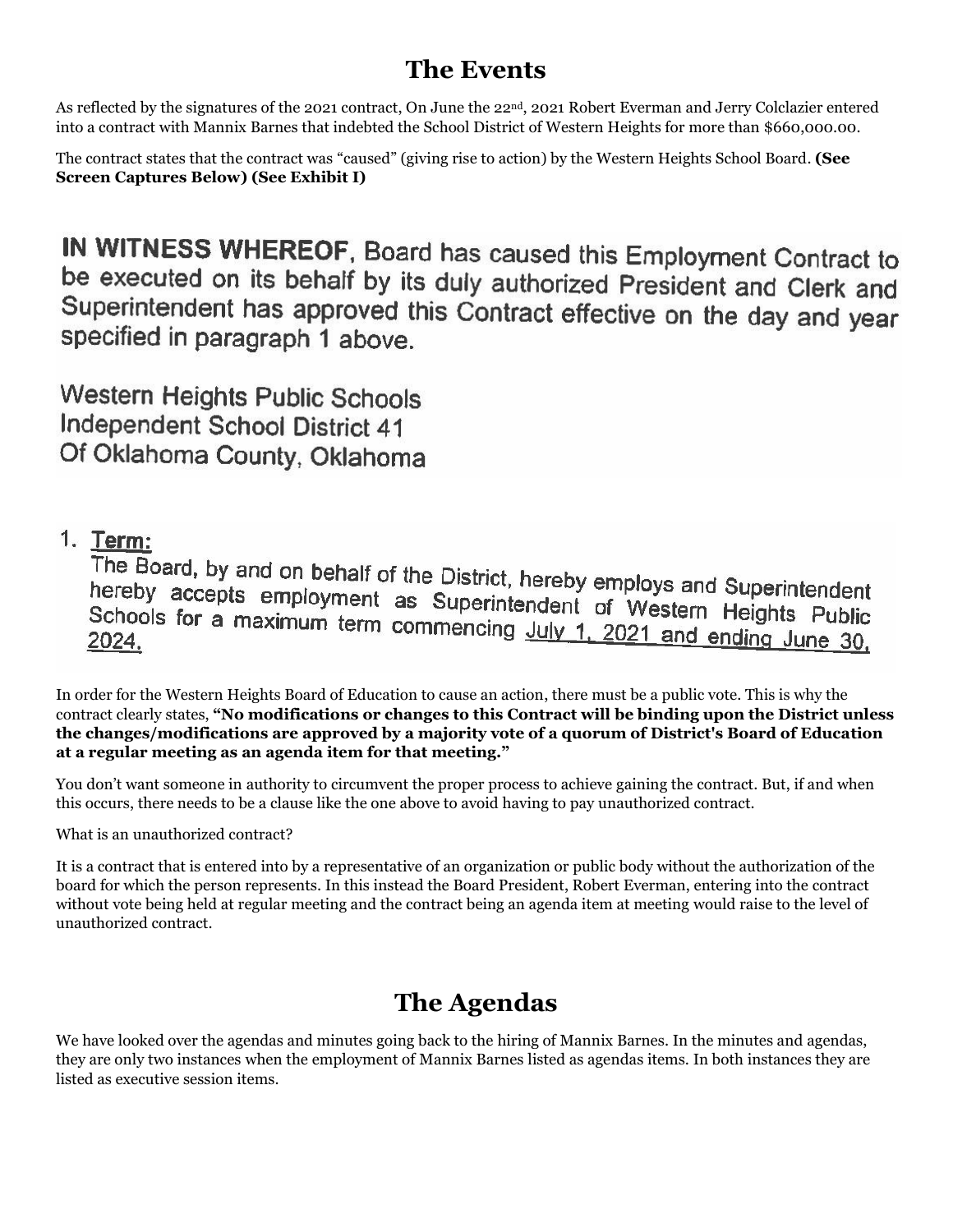**First, is May the 11th, 2020 (See Screen Capture Below). (See Exhibit J)**

6. Vote to authorize or not to authorize the continued employment of Mannix Barnes as Superintendent of Western Heights Schools.

Motion to continue employment of Mannix Barnes as Superintendent of Western Heights Schools Passed with a motion by Rosalind Cravens and a second by Ms. Linda Farley.

### **Second, is June the 14th, 2021 (See Screen Capture Below). (See Exhibit K)**

6. Vote to authorize or not to authorize the continued employment of Mannix Barnes as Superintendent of Western Heights Schools.

Motion to authorize the continued employment of Mannix Barnes as Superintendent of Western Heights Schools. Passed with a motion by Robert Sharp and a second by Ms. Linda Farley.

**State Statute Title 70-5-117 gives the board the power to contract with a superintendent. The 2019 contract also gives the board the power to extend the contract at any point. But, it has to be done in a proper manner. While a discussion about this or any contract can take place in the executive session, it must be clearly listed on the agenda as an executive session item. For contracts to be listed as an executive sessions item there would need to be clear wording that lets the public know that a contract modification is taking place. In both of these instances, the board is conducting annual evaluations. The annual evaluation was required in both the contract and by state statute. (See Screen Captures Below). (See Exhibit H & I)**

**Superintendent Evaluation and Annual Performance Incentive Stipend:** The Board shall evaluate and assess the performance of Superintendent in writing at the times required under the Board-approved Superintendent evaluation instrument and at such other times as deemed necessary and appropriate by the Board. The meetings at which the Board evaluates and assesses the performance of Superintendent will be held in closed or executive session unless the Board and Superintendent mutually agree, in writing, that they should be held in open session. The evaluation shall be in

**WIN** GVGIUQUUIT instrument as determined by the Board. The evaluation process shall conclude in June of each fiscal year with-a final summative score (that is, the composite numerical average) for all Board members submitting an evaluation. For purposes of calculating the final summative score each

**In order to show that the board and legal counsel Jerry Colclazier knew how to properly execute the 2021 contract, we again turn to the board minutes.**

**First on September 10th, 2018, the Western Heights Board of Education voted to approve an amendment to Joe Kitchens contract. The item is listed on the agenda under Instruction/General Areas/Special**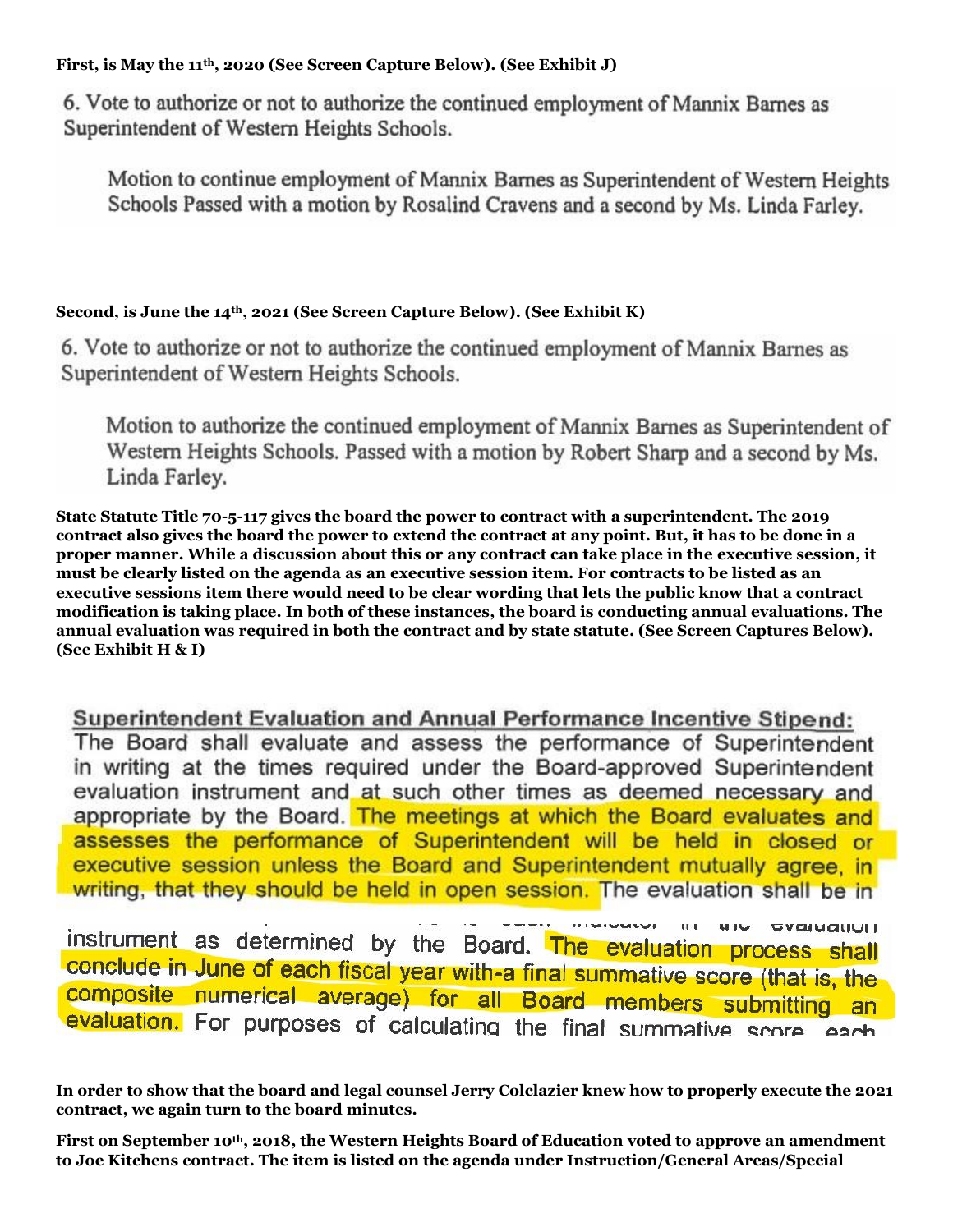**Superintendent Items. Everything you have to do to properly execute a contract modification, change, or renew the superintendent contact is listed in the 2019 contract. Put the contract change on a regular meeting agenda. Let it be voted on in open meeting and you have met all the requirements and all the amendments and terms are legal. Joe Kitchens contract amendment, done less than a year before Mannix Barnes become superintendent and motioned by Mannix Barnes is correct. Yet, when he became superintendent, he and the other board members forgot how to do it. (See Screen Captures Below). (See Exhibit L)**

5. Vote to authorize or not authorize the amendment of contract terms for Superintendent Joe Kitchens for the term May 1, 2018 through June 30, 2019.

Motion to authorize the amendment of contract terms for Superintendent Joe Kitchens for the term May 1, 2018 through June 30, 2019 Passed with a motion by Mannix Barnes and a second by Robert Sharp.

#### **Second on June the 10th, 2019, the Western Heights Board of Education voted to approve another modification to the contract of Joe Kitchens. (See Exhibit M)**

1. Vote to receive the resignation of Joe Kitchens as Superintendent of Schools effective 31 July 2019; and approve or not approve the terms of employment for Joe Kitchens as Superintendent for the term May 1, 2019 thru July 2019.

Motion to receive the resignation of Joe Kitchens as Superintendent of Schools effective 31 July 2019; and approve or not approve the terms of employment for Joe Kitchens as Superintendent for the term May 1, 2019 thru July 2019 Passed with a motion by Ms. Linda Farley and a second by Robert Sharp.

**These modifications, changes, and/or extensions to both Joe Kitchens and Mannix Barnes occurred in less than a 3-year period. While Mr. Kitchens contract were executed properly, Mr. Barnes contracts were not.** 

**Below is a screen capture that also shows that the agenda used the similar wording for Joe Kitchens annual evaluation as they did with Mr. Barnes annual evaluation. (See Screen Captures Below) (See Exhibit N)**

6. Discuss and take possible action regarding the continued employment of Joe Kitchens

Motion to approve the continued employment of Joe Kitchens. Passed with a motion by Rosalind Cravens and a second by Mannix Barnes.

**When wording that is similar in nature and/or does not distinguish between two acts, then the use of the term is interpreted by historical precedent. As we see with Joe Kitchens evaluation on the agenda, the wording is similar as the wording for the 2020 & 2021 Mannix Barnes evaluations listed on agenda. Historical precedent therefore dictates that the meaning is the same.**

## **Demands**

**The electors listed in this Letter of Demand, request that all payments, included but not limited to salary, bonuses, benefits, and attorney fees immediately cease, and the board diligently seek the return of any and all monies paid by Western Heights School District on this unauthorized, unlawful, or fraudulent contract with Mannix Barnes.**

**We have clearly shown why this contract is not legal and lawful. There was no reasonable assumption that could be made by any member of the public, based on the wording of any agenda items on regular**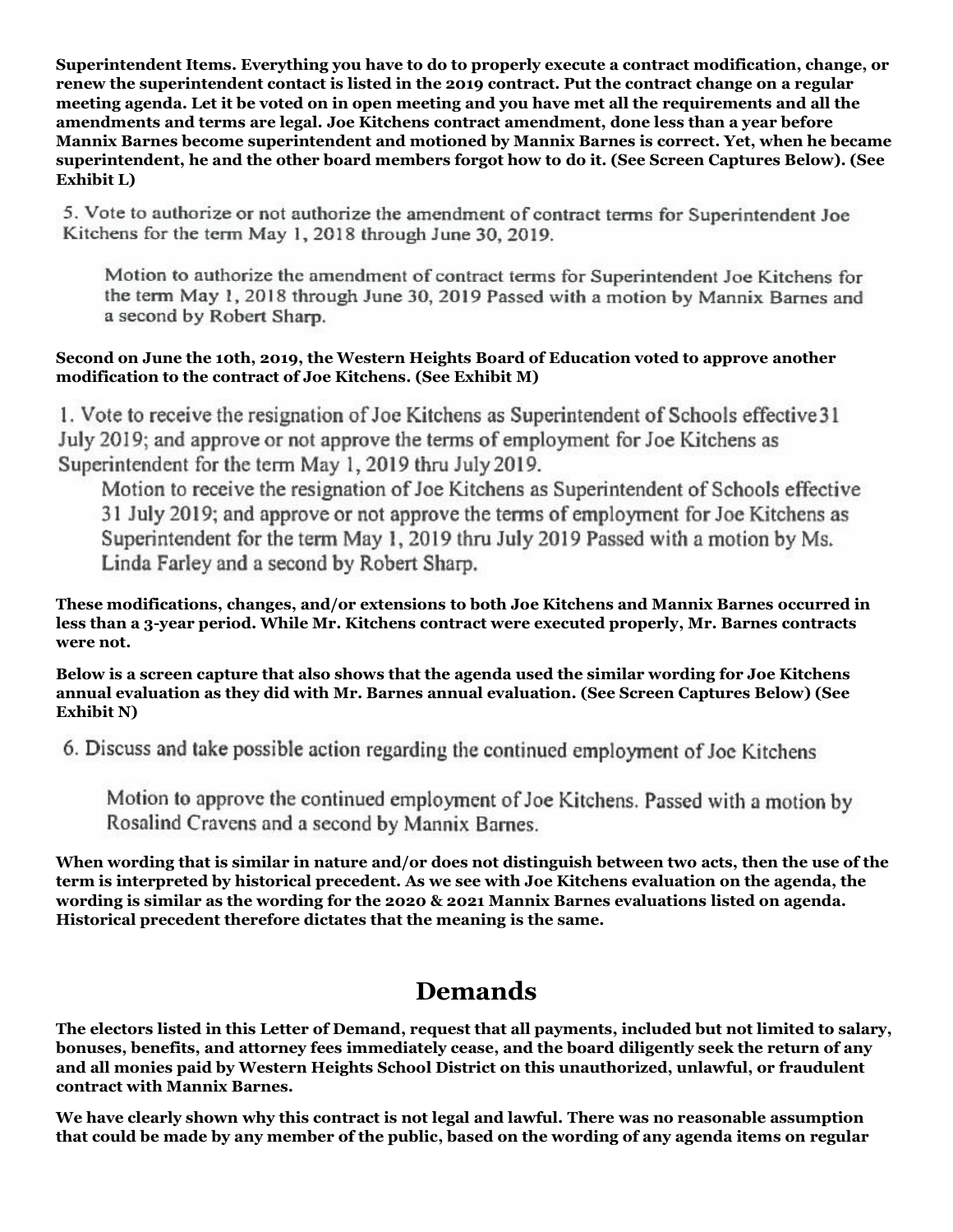**school board meeting agendas of Western Heights Public Schools, that Mr. Barnes would be receiving a new, modified, changed, or amended contract. There was still a full year left on the original contract.**

**If the board make the conscious decision not to pursue the recovery of the Western Heights School District funds erroneously used to pay Mannix Barnes through this contract, the electors will be left with no other recourse than to pursue legal actions against the board members that put the contract in place.**

**I want to stress that this behavior will not be tolerated and if the extreme action of civil suit must be pursued by the electors, it will be extremely detrimental to the members of Western Heights School Board.**

**We will seek the maximum civil penalty which …. shall be liable to the school district affected for double the amount of all sums of money so paid, and double the value of property so transferred, as a penalty to be recovered by civil suit brought by the board of education of such school district, or by any school district elector thereof…. Currently, the amount is around \$300,000.00. Double this amount is \$600,000.00 and is rising each month that payments are being made to Mannix Barnes.**

**Jerry Colclazier will most likely advise you that the contract was executed properly. But I would advise the board and individuals to seek their own legal advice and/or counsel due to conflict of interest as he was the author of the contract and a signer of said contracts, and in legal actions, will need to be called as a witness to the contract.**

**We look forward to a response from the board and their assists in the pursuit for recovery of Western Heights School District's misappropriated funds.**

**Respectfully,**

1. **Amy Boone** 2. **Penny Bradley 3. David Dunn \_\_\_\_\_\_\_\_\_\_\_\_\_\_\_\_\_\_\_\_\_\_\_\_\_\_\_\_\_\_ 4. Magaly Rivas \_\_\_\_\_\_\_\_\_\_\_\_\_\_\_\_\_\_\_\_\_\_\_\_\_\_\_\_\_\_ 5. Joe Cooper \_\_\_\_\_\_\_\_\_\_\_\_\_\_\_\_\_\_\_\_\_\_\_\_\_\_\_\_\_\_ 6. Dawrenda Cooper \_\_\_\_\_\_\_\_\_\_\_\_\_\_\_\_\_\_\_\_\_\_\_\_\_\_\_\_\_\_ 7. Jendra Cooper \_\_\_\_\_\_\_\_\_\_\_\_\_\_\_\_\_\_\_\_\_\_\_\_\_\_\_\_\_\_ 8. Lacosta Herron \_\_\_\_\_\_\_\_\_\_\_\_\_\_\_\_\_\_\_\_\_\_\_\_\_\_\_\_\_\_ 9. Carol Wood \_\_\_\_\_\_\_\_\_\_\_\_\_\_\_\_\_\_\_\_\_\_\_\_\_\_\_\_\_\_ 10. Eddie Wood \_\_\_\_\_\_\_\_\_\_\_\_\_\_\_\_\_\_\_\_\_\_\_\_\_\_\_\_\_\_**